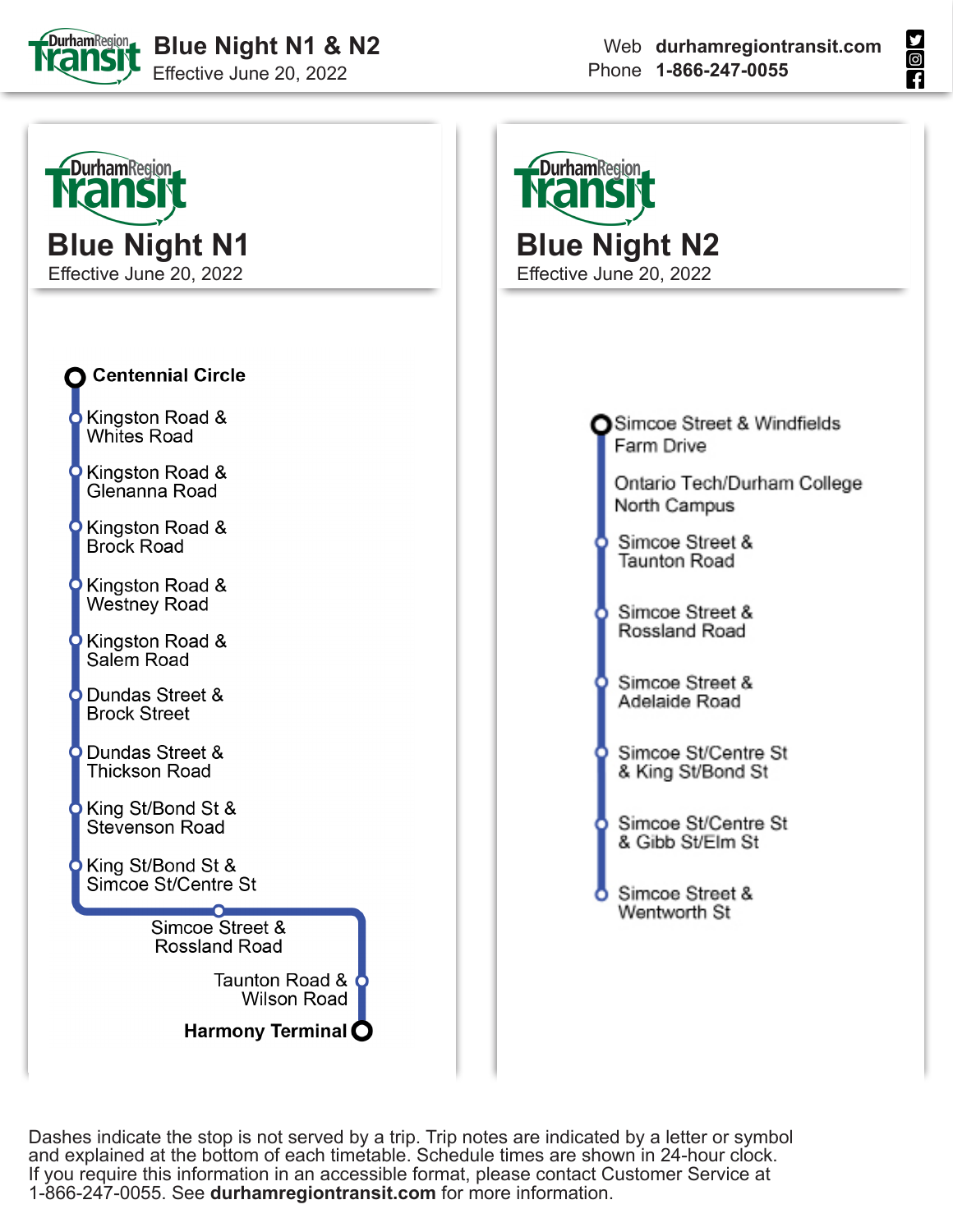

Effective June 20, 2022

| Weekday                         |                                                      |                                                                     |                                                              |                                                            |                                                             |                                                          |                                                                 | East                             |
|---------------------------------|------------------------------------------------------|---------------------------------------------------------------------|--------------------------------------------------------------|------------------------------------------------------------|-------------------------------------------------------------|----------------------------------------------------------|-----------------------------------------------------------------|----------------------------------|
| Centennial Circle<br>Stop #3589 | Kingston Eastbound<br>Stop #1779<br>Whites<br>.<br>ම | Eastbound<br><b>Brock Road</b><br>Stop #1789<br>Kingston<br>$\odot$ | Kingston Eastbound<br>Stop #93254<br>Salem<br>$^{\circledR}$ | Dundas Eastbound<br><b>Brock Street</b><br>Stop #425<br>G) | Dundas Eastbound<br>Stop #451<br>Thickson<br>$\circledcirc$ | Simcoe Northbound<br>Stop #677<br>Bond<br>$\circledcirc$ | Simcoe Northbound<br>#605<br>Rossland<br>Stop<br>$^{\circledR}$ | Harmony Terminal<br>#812<br>Stop |
| 02:45                           | 03:02                                                | 03:08                                                               | 03:16                                                        | 03:26                                                      | 03:29                                                       | 03:40                                                    | 03:44                                                           | 03:53                            |
| 03:15                           | 03:32                                                | 03:38                                                               | 03:46                                                        | 03:56                                                      | 03:59                                                       | 04:10                                                    | 04:14                                                           | 04:23                            |
| 03:45                           | 04:02                                                | 04:08                                                               | 04:16                                                        | 04:26                                                      | 04:29                                                       | 04:40                                                    | 04:44                                                           | 04:53                            |
| 04:15                           | 04:32                                                | 04:38                                                               | 04:46                                                        | 04:56                                                      | 04:59                                                       | 05:10                                                    | 05:14                                                           | 05:23                            |
|                                 | See PULSE 900, PULSE                                 |                                                                     |                                                              |                                                            |                                                             |                                                          | 901, and Route 915 schedules for daytime service                |                                  |
| 23:15                           | 23:32                                                | 23:38                                                               | 23:46                                                        | 23:56                                                      | 23:59                                                       | 00:10                                                    | 00:14                                                           | 00:23                            |
| 23:45                           | 00:02                                                | 00:08                                                               | 00:16                                                        | 00:26                                                      | 00:29                                                       | 00:40                                                    | 00:44                                                           | 00:53                            |
| 00:15                           | 00:32                                                | 00:38                                                               | 00:46                                                        | 00:56                                                      | 00:59                                                       | 01:10                                                    | 01:14                                                           | 01:23                            |
| 00:45                           | 01:02                                                | 01:08                                                               | 01:16                                                        | 01:26                                                      | 01:29                                                       | 01:40                                                    | 01:44                                                           | 01:53                            |
| 01:15                           | 01:32                                                | 01:38                                                               | 01:46                                                        | 01:56                                                      | 01:59                                                       | 02:10                                                    | 02:14                                                           | 02:23                            |
| 01:45                           | 02:02                                                | 02:08                                                               | 02:16                                                        | 02:26                                                      | 02:29                                                       | 02:40                                                    | 02:44                                                           | 02:53                            |
| 02:15                           | 02:32                                                | 02:38                                                               | 02:46                                                        | 02:56                                                      | 02:59                                                       | 03:10                                                    | 03:14                                                           | 03:23                            |
|                                 |                                                      |                                                                     |                                                              |                                                            |                                                             |                                                          |                                                                 |                                  |

| Weekday<br>West<br>Simcoe<br>Kingston Westbound<br>Kingston Westbound<br>Kingston Westbound<br>Bond Westbound @<br>Simcoe Southbound<br><b>Dundas Westbound</b><br>Dundas Westbound<br>Harmony Terminal<br>Centennial Circle<br><b>Brock Street</b><br><b>Brock Road</b><br>42<br>#3589<br>#1165<br>Stop #1604<br>Stop #1591<br>Stop #388<br>Stop #398<br>#812<br>#650<br>Rossland<br>Thickson<br>#17.<br>Whites<br>Salem<br>Stop<br>Stop<br>Stop<br>Stop<br>Stop<br>.<br>ම<br>.<br>ම<br>g<br>$^{\circledR}$<br>G)<br>$^{\circledR}$<br>03:00<br>03:08<br>03:17<br>03:25<br>03:30<br>03:40<br>03:47<br>03:54<br>04:07<br>03:38<br>03:30<br>03:47<br>03:55<br>04:00<br>04:10<br>04:17<br>04:24<br>04:37<br>04:00<br>04:08<br>04:17<br>04:25<br>04:30<br>04:40<br>04:47<br>04:54<br>05:07<br>04:30<br>04:38<br>04:47<br>04:55<br>05:00<br>05:10<br>05:17<br>05:24<br>05:37<br>901, and Route 915 schedules for daytime service<br>See PULSE 900, PULSE<br>23:30<br>23:54<br>23:00<br>23:08<br>23:17<br>23:25<br>23:40<br>23:47<br>00:07<br>00:24<br>00:37<br>23:30<br>23:38<br>23:47<br>23:55<br>00:00<br>00:10<br>00:17<br>00:25<br>00:30<br>00:40<br>00:47<br>00:54<br>01:07<br>00:00<br>00:08<br>00:17<br>00:30<br>00:38<br>00:55<br>01:10<br>01:17<br>01:24<br>01:37<br>00:47<br>01:00<br>01:00<br>01:08<br>01:25<br>01:30<br>01:54<br>02:07<br>01:17<br>01:40<br>01:47<br>01:30<br>01:55<br>02:24<br>02:37<br>01:38<br>01:47<br>02:00<br>02:10<br>02:17<br>02:00<br>02:08<br>02:25<br>02:30<br>02:40<br>02:47<br>02:54<br>03:07<br>02:17<br>03:37<br>02:30<br>02:38<br>02:47<br>02:55<br>03:00<br>03:10<br>03:17<br>03:24 |  |  |  |  |  |
|------------------------------------------------------------------------------------------------------------------------------------------------------------------------------------------------------------------------------------------------------------------------------------------------------------------------------------------------------------------------------------------------------------------------------------------------------------------------------------------------------------------------------------------------------------------------------------------------------------------------------------------------------------------------------------------------------------------------------------------------------------------------------------------------------------------------------------------------------------------------------------------------------------------------------------------------------------------------------------------------------------------------------------------------------------------------------------------------------------------------------------------------------------------------------------------------------------------------------------------------------------------------------------------------------------------------------------------------------------------------------------------------------------------------------------------------------------------------------------------------------------------------------------------------------------------------------------------------------------------------------|--|--|--|--|--|
|                                                                                                                                                                                                                                                                                                                                                                                                                                                                                                                                                                                                                                                                                                                                                                                                                                                                                                                                                                                                                                                                                                                                                                                                                                                                                                                                                                                                                                                                                                                                                                                                                              |  |  |  |  |  |
|                                                                                                                                                                                                                                                                                                                                                                                                                                                                                                                                                                                                                                                                                                                                                                                                                                                                                                                                                                                                                                                                                                                                                                                                                                                                                                                                                                                                                                                                                                                                                                                                                              |  |  |  |  |  |
|                                                                                                                                                                                                                                                                                                                                                                                                                                                                                                                                                                                                                                                                                                                                                                                                                                                                                                                                                                                                                                                                                                                                                                                                                                                                                                                                                                                                                                                                                                                                                                                                                              |  |  |  |  |  |
|                                                                                                                                                                                                                                                                                                                                                                                                                                                                                                                                                                                                                                                                                                                                                                                                                                                                                                                                                                                                                                                                                                                                                                                                                                                                                                                                                                                                                                                                                                                                                                                                                              |  |  |  |  |  |
|                                                                                                                                                                                                                                                                                                                                                                                                                                                                                                                                                                                                                                                                                                                                                                                                                                                                                                                                                                                                                                                                                                                                                                                                                                                                                                                                                                                                                                                                                                                                                                                                                              |  |  |  |  |  |
|                                                                                                                                                                                                                                                                                                                                                                                                                                                                                                                                                                                                                                                                                                                                                                                                                                                                                                                                                                                                                                                                                                                                                                                                                                                                                                                                                                                                                                                                                                                                                                                                                              |  |  |  |  |  |
|                                                                                                                                                                                                                                                                                                                                                                                                                                                                                                                                                                                                                                                                                                                                                                                                                                                                                                                                                                                                                                                                                                                                                                                                                                                                                                                                                                                                                                                                                                                                                                                                                              |  |  |  |  |  |
|                                                                                                                                                                                                                                                                                                                                                                                                                                                                                                                                                                                                                                                                                                                                                                                                                                                                                                                                                                                                                                                                                                                                                                                                                                                                                                                                                                                                                                                                                                                                                                                                                              |  |  |  |  |  |
|                                                                                                                                                                                                                                                                                                                                                                                                                                                                                                                                                                                                                                                                                                                                                                                                                                                                                                                                                                                                                                                                                                                                                                                                                                                                                                                                                                                                                                                                                                                                                                                                                              |  |  |  |  |  |
|                                                                                                                                                                                                                                                                                                                                                                                                                                                                                                                                                                                                                                                                                                                                                                                                                                                                                                                                                                                                                                                                                                                                                                                                                                                                                                                                                                                                                                                                                                                                                                                                                              |  |  |  |  |  |
|                                                                                                                                                                                                                                                                                                                                                                                                                                                                                                                                                                                                                                                                                                                                                                                                                                                                                                                                                                                                                                                                                                                                                                                                                                                                                                                                                                                                                                                                                                                                                                                                                              |  |  |  |  |  |
|                                                                                                                                                                                                                                                                                                                                                                                                                                                                                                                                                                                                                                                                                                                                                                                                                                                                                                                                                                                                                                                                                                                                                                                                                                                                                                                                                                                                                                                                                                                                                                                                                              |  |  |  |  |  |
|                                                                                                                                                                                                                                                                                                                                                                                                                                                                                                                                                                                                                                                                                                                                                                                                                                                                                                                                                                                                                                                                                                                                                                                                                                                                                                                                                                                                                                                                                                                                                                                                                              |  |  |  |  |  |
|                                                                                                                                                                                                                                                                                                                                                                                                                                                                                                                                                                                                                                                                                                                                                                                                                                                                                                                                                                                                                                                                                                                                                                                                                                                                                                                                                                                                                                                                                                                                                                                                                              |  |  |  |  |  |
|                                                                                                                                                                                                                                                                                                                                                                                                                                                                                                                                                                                                                                                                                                                                                                                                                                                                                                                                                                                                                                                                                                                                                                                                                                                                                                                                                                                                                                                                                                                                                                                                                              |  |  |  |  |  |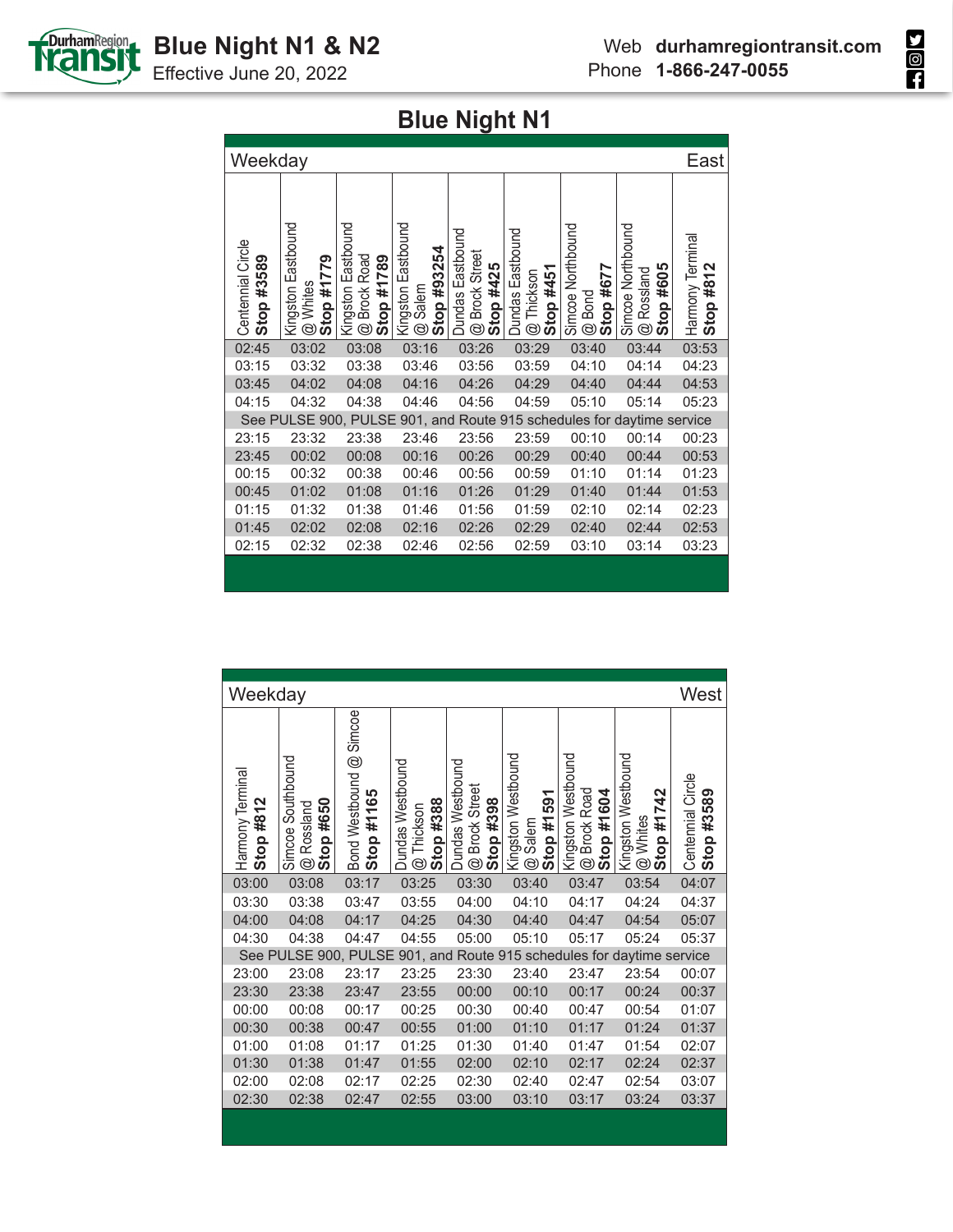



| Weekday                                        |                                                           |                                                            |                                                              |                                                               |                                                               | North                                               |
|------------------------------------------------|-----------------------------------------------------------|------------------------------------------------------------|--------------------------------------------------------------|---------------------------------------------------------------|---------------------------------------------------------------|-----------------------------------------------------|
| Simcoe Northbound<br>Stop #1096<br>@ Wentworth | Simcoe Northbound<br>Stop #668<br>Bloor<br>$^{\circledR}$ | Simcoe Northbound<br>Stop #677<br><b>Bond</b><br>$\dot{a}$ | Simcoe Northbound<br>Stop #605<br>Rossland<br>$\ddot{\circ}$ | Taunton (North side stop)<br>Simcoe Northbound @<br>Stop #691 | Campus<br>Ontario Tech / Durham<br>College North<br>Stop #698 | Windfields Farm @<br>#3603<br>Thoroughbred<br>Stop: |
| 00:05                                          | 00:07                                                     | 00:13                                                      | 00:17                                                        | 00:21                                                         | 00:25                                                         | 00:29                                               |
| 00:35                                          | 00:37                                                     | 00:43                                                      | 00:47                                                        | 00:51                                                         | 00:55                                                         | 00:59                                               |
| 01:05                                          | 01:07                                                     | 01:13                                                      | 01:17                                                        | 01:21                                                         | 01:25                                                         | 01:29                                               |
| 01:35                                          | 01:37                                                     | 01:43                                                      | 01:47                                                        | 01:51                                                         | 01:55                                                         | 01:59                                               |
| 02:05                                          | 02:07                                                     | 02:13                                                      | 02:17                                                        | 02:21                                                         | 02:25                                                         | 02:29                                               |
|                                                |                                                           |                                                            |                                                              |                                                               |                                                               |                                                     |

| Weekday                                         |                                                                | South                                                |                                                                 |                                       |                                                                                    |
|-------------------------------------------------|----------------------------------------------------------------|------------------------------------------------------|-----------------------------------------------------------------|---------------------------------------|------------------------------------------------------------------------------------|
| Windfields Farm @<br>Stop #3603<br>Thoroughbred | College North Campus<br>Ontario Tech / Durham<br>#698<br>Stop: | Southbound<br>#711<br>$@$ Taunton<br>Simcoe<br>Stop: | Simcoe Southbound<br>#650<br>Rossland<br>Stop<br>$\circledcirc$ | Centre Southbound @ King<br>Stop #659 | Simcoe Southbound<br>#3570<br>Wentworth<br>Stop<br>$\overset{\cdot}{\circledcirc}$ |
| 23:30                                           | 23:40                                                          | 23:45                                                | 23:48                                                           | 23:54                                 | 00:01                                                                              |
| 00:00                                           | 00:10                                                          | 00:15                                                | 00:18                                                           | 00:24                                 | 00:31                                                                              |
| 00:29                                           | 00:40                                                          | 00:45                                                | 00:48                                                           | 00:54                                 | 01:01                                                                              |
| 00:59                                           | 01:10                                                          | 01:15                                                | 01:18                                                           | 01:24                                 | 01:31                                                                              |
| 01:29                                           | 01:40                                                          | 01:45                                                | 01:48                                                           | 01:54                                 | 02:01                                                                              |
| 01:59                                           | 02:03                                                          | 02:08                                                | 02:11                                                           | 02:16                                 | 02:23                                                                              |
| 02:29                                           | 02:33                                                          | 02:38                                                | 02:41                                                           | 02:46                                 | 02:53                                                                              |
|                                                 |                                                                |                                                      |                                                                 |                                       |                                                                                    |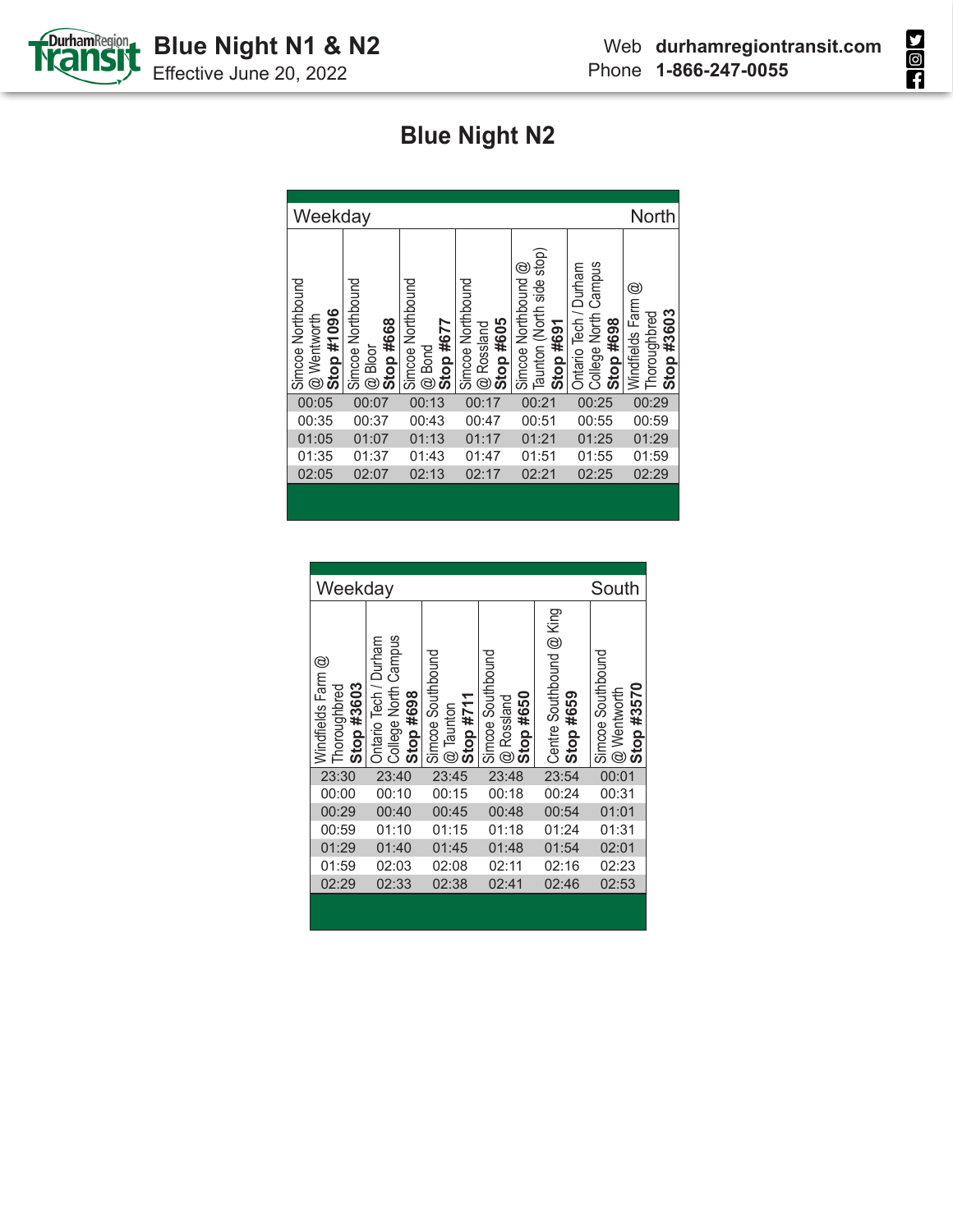

Effective June 20, 2022

| Saturday                        |                                              |                                                                            |                                                 |                                                                                  |                                                            |                                                          |                                                                 | East                             |
|---------------------------------|----------------------------------------------|----------------------------------------------------------------------------|-------------------------------------------------|----------------------------------------------------------------------------------|------------------------------------------------------------|----------------------------------------------------------|-----------------------------------------------------------------|----------------------------------|
| Centennial Circle<br>Stop #3589 | Kingston Eastbound<br>Stop #1779<br>@ Whites | Eastbound<br><b>Brock Road</b><br>Stop #1789<br>Kingston<br>$^{\circledR}$ | Kingston Eastbound<br>Stop #93254<br>Salem<br>© | <b>Dundas Eastbound</b><br><b>Brock Street</b><br>#425<br>Stop<br>$^{\circledR}$ | <b>Dundas Eastbound</b><br>Stop #451<br>Thickson<br>.<br>ල | Simcoe Northbound<br>Stop #677<br>Bond<br>$^{\circledR}$ | Simcoe Northbound<br>#605<br>Rossland<br>Stop<br>$\circledcirc$ | Harmony Terminal<br>#812<br>Stop |
| 02:45                           | 03:02                                        | 03:08                                                                      | 03:16                                           | 03:26                                                                            | 03:29                                                      | 03:40                                                    | 03:44                                                           | 03:53                            |
| 03:15                           | 03:32                                        | 03:38                                                                      | 03:46                                           | 03:56                                                                            | 03:59                                                      | 04:10                                                    | 04:14                                                           | 04:23                            |
| 03:45                           | 04:02                                        | 04:08                                                                      | 04:16                                           | 04:26                                                                            | 04:29                                                      | 04:40                                                    | 04:44                                                           | 04:53                            |
| 04:15                           | 04:32                                        | 04:38                                                                      | 04:46                                           | 04:56                                                                            | 04:59                                                      | 05:10                                                    | 05:14                                                           | 05:23                            |
|                                 | See PULSE 900, PULSE                         |                                                                            |                                                 | 901, and Route                                                                   |                                                            |                                                          | 915 schedules for daytime service                               |                                  |
| 23:15                           | 23:32                                        | 23:38                                                                      | 23:46                                           | 23:56                                                                            | 23:59                                                      | 00:10                                                    | 00:14                                                           | 00:23                            |
| 23:45                           | 00:02                                        | 00:08                                                                      | 00:16                                           | 00:26                                                                            | 00:29                                                      | 00:40                                                    | 00:44                                                           | 00:53                            |
| 00:15                           | 00:32                                        | 00:38                                                                      | 00:46                                           | 00:56                                                                            | 00:59                                                      | 01:10                                                    | 01:14                                                           | 01:23                            |
| 00:45                           | 01:02                                        | 01:08                                                                      | 01:16                                           | 01:26                                                                            | 01:29                                                      | 01:40                                                    | 01:44                                                           | 01:53                            |
| 01:15                           | 01:32                                        | 01:38                                                                      | 01:46                                           | 01:56                                                                            | 01:59                                                      | 02:10                                                    | 02:14                                                           | 02:23                            |
| 01:45                           | 02:02                                        | 02:08                                                                      | 02:16                                           | 02:26                                                                            | 02:29                                                      | 02:40                                                    | 02:44                                                           | 02:53                            |
| 02:15                           | 02:32                                        | 02:38                                                                      | 02:46                                           | 02:56                                                                            | 02:59                                                      | 03:10                                                    | 03:14                                                           | 03:23                            |
|                                 |                                              |                                                                            |                                                 |                                                                                  |                                                            |                                                          |                                                                 |                                  |

| Saturday                      |                                                              |                                                                    |                                                     |                                                 |                                                 |                                                                         |                                                                 | West                            |
|-------------------------------|--------------------------------------------------------------|--------------------------------------------------------------------|-----------------------------------------------------|-------------------------------------------------|-------------------------------------------------|-------------------------------------------------------------------------|-----------------------------------------------------------------|---------------------------------|
| Harmony Terminal<br>Stop #812 | Simcoe Southbound<br>Stop #650<br>Rossland<br>$^{\circledR}$ | Simcoe<br>$^{\circledR}$<br><b>Bond Westbound</b><br>#1165<br>Stop | Dundas Westbound<br>Stop #388<br>Thickson<br>.<br>ම | Dundas Westbound<br>@ Brock Street<br>Stop #398 | Kingston Westbound<br>Stop #1591<br>Salem<br>G) | Kingston Westbound<br><b>Brock Road</b><br>Stop #1604<br>$\overline{a}$ | Kingston Westbound<br>#1742<br>Whites<br>Stop<br>$\circledcirc$ | Centennial Circle<br>Stop #3589 |
| 03:00                         | 03:08                                                        | 03:17                                                              | 03:25                                               | 03:30                                           | 03:40                                           | 03:47                                                                   | 03:54                                                           | 04:07                           |
| 03:30                         | 03:38                                                        | 03:47                                                              | 03:55                                               | 04:00                                           | 04:10                                           | 04:17                                                                   | 04:24                                                           | 04:37                           |
| 04:00                         | 04:08                                                        | 04:17                                                              | 04:25                                               | 04:30                                           | 04:40                                           | 04:47                                                                   | 04:54                                                           | 05:07                           |
| 04:30                         | 04:38                                                        | 04:47                                                              | 04:55                                               | 05:00                                           | 05:10                                           | 05:17                                                                   | 05:24                                                           | 05:37                           |
| See                           | PULSE 900, PULSE                                             |                                                                    |                                                     |                                                 |                                                 |                                                                         | 901, and Route 915 schedules for daytime service                |                                 |
| 23:00                         | 23:08                                                        | 23:17                                                              | 23:25                                               | 23:30                                           | 23:40                                           | 23:47                                                                   | 23:54                                                           | 00:07                           |
| 23:30                         | 23:38                                                        | 23:47                                                              | 23:55                                               | 00:00                                           | 00:10                                           | 00:17                                                                   | 00:24                                                           | 00:37                           |
| 00:00                         | 00:08                                                        | 00:17                                                              | 00:25                                               | 00:30                                           | 00:40                                           | 00:47                                                                   | 00:54                                                           | 01:07                           |
| 00:30                         | 00:38                                                        | 00:47                                                              | 00:55                                               | 01:00                                           | 01:10                                           | 01:17                                                                   | 01:24                                                           | 01:37                           |
| 01:00                         | 01:08                                                        | 01:17                                                              | 01:25                                               | 01:30                                           | 01:40                                           | 01:47                                                                   | 01:54                                                           | 02:07                           |
| 01:30                         | 01:38                                                        | 01:47                                                              | 01:55                                               | 02:00                                           | 02:10                                           | 02:17                                                                   | 02:24                                                           | 02:37                           |
| 02:00                         | 02:08                                                        | 02:17                                                              | 02:25                                               | 02:30                                           | 02:40                                           | 02:47                                                                   | 02:54                                                           | 03:07                           |
| 02:30                         | 02:38                                                        | 02:47                                                              | 02:55                                               | 03:00                                           | 03:10                                           | 03:17                                                                   | 03:24                                                           | 03:37                           |
|                               |                                                              |                                                                    |                                                     |                                                 |                                                 |                                                                         |                                                                 |                                 |

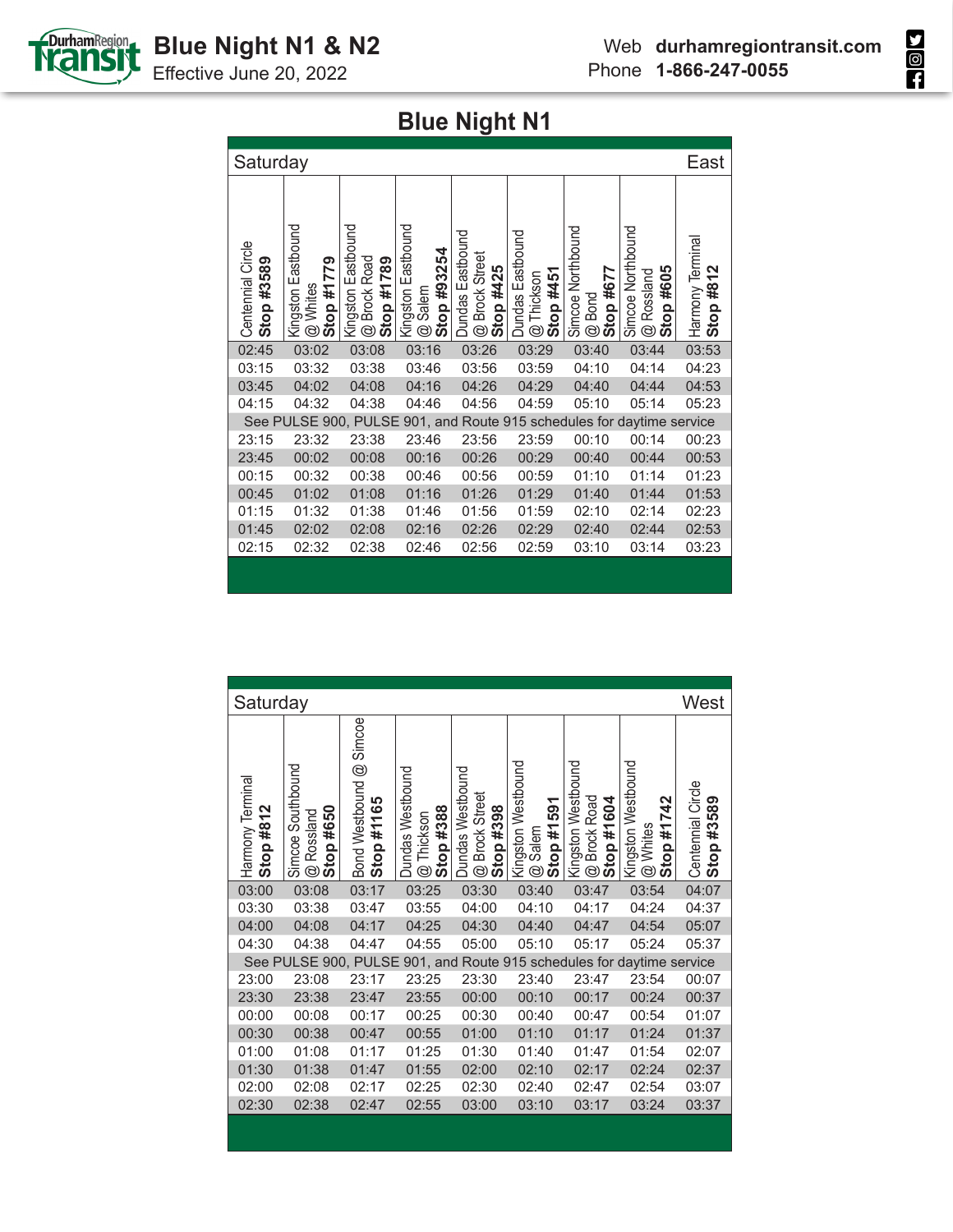



| Saturday                                                       |                                                           | <b>North</b>                                             |                                                              |                                                               |                                                            |                                                    |
|----------------------------------------------------------------|-----------------------------------------------------------|----------------------------------------------------------|--------------------------------------------------------------|---------------------------------------------------------------|------------------------------------------------------------|----------------------------------------------------|
| Simcoe Northbound<br>Stop #1096<br>Wentworth<br>$\ddot{\circ}$ | Simcoe Northbound<br>Stop #668<br>Bloor<br>$\circledcirc$ | Simcoe Northbound<br>Stop #677<br>Bond<br>$\ddot{\circ}$ | Simcoe Northbound<br>Stop #605<br>Rossland<br>$\ddot{\circ}$ | Taunton (North side stop)<br>Simcoe Northbound @<br>Stop #691 | College North Campus<br>Ontario Tech / Durham<br>Stop #698 | ©<br>Windfields Farm<br>Stop #3603<br>Thoroughbred |
| 00:05                                                          | 00:07                                                     | 00:13                                                    | 00:17                                                        | 00:21                                                         | 00:25                                                      | 00:29                                              |
| 00:35                                                          | 00:37                                                     | 00:43                                                    | 00:47                                                        | 00:51                                                         | 00:55                                                      | 00:59                                              |
| 01:05                                                          | 01:07                                                     | 01:13                                                    | 01:17                                                        | 01:21                                                         | 01:25                                                      | 01:29                                              |
| 01:35                                                          | 01:37                                                     | 01:43                                                    | 01:47                                                        | 01:51                                                         | 01:55                                                      | 01:59                                              |
| 02:05                                                          | 02:07                                                     | 02:13                                                    | 02:17                                                        | 02:21                                                         | 02:25                                                      | 02:29                                              |
|                                                                |                                                           |                                                          |                                                              |                                                               |                                                            |                                                    |

| Saturday                                        |                                                            |                                               |                                                              | South                                 |                                                        |
|-------------------------------------------------|------------------------------------------------------------|-----------------------------------------------|--------------------------------------------------------------|---------------------------------------|--------------------------------------------------------|
| Windfields Farm @<br>Stop #3603<br>Thoroughbred | College North Campus<br>Ontario Tech / Durham<br>Stop #698 | Simcoe Southbound<br>Stop $#711$<br>@ Taunton | Simcoe Southbound<br>Stop #650<br>Rossland<br>$\circledcirc$ | Centre Southbound @ King<br>Stop #659 | Simcoe Southbound<br>Stop #3570<br>Wentworth<br>.<br>ම |
| 23:30                                           | 23:40                                                      | 23:45                                         | 23:48                                                        | 23:54                                 | 00:01                                                  |
| 00:00                                           | 00:10                                                      | 00:15                                         | 00:18                                                        | 00:24                                 | 00:31                                                  |
| 00:29                                           | 00:40                                                      | 00:45                                         | 00:48                                                        | 00:54                                 | 01:01                                                  |
| 00:59                                           | 01:10                                                      | 01:15                                         | 01:18                                                        | 01:24                                 | 01:31                                                  |
| 01:29                                           | 01:40                                                      | 01:45                                         | 01:48                                                        | 01:54                                 | 02:01                                                  |
| 01:59                                           | 02:03                                                      | 02:08                                         | 02:11                                                        | 02:16                                 | 02:23                                                  |
| 02:29                                           | 02:33                                                      | 02:38                                         | 02:41                                                        | 02:46                                 | 02:53                                                  |
|                                                 |                                                            |                                               |                                                              |                                       |                                                        |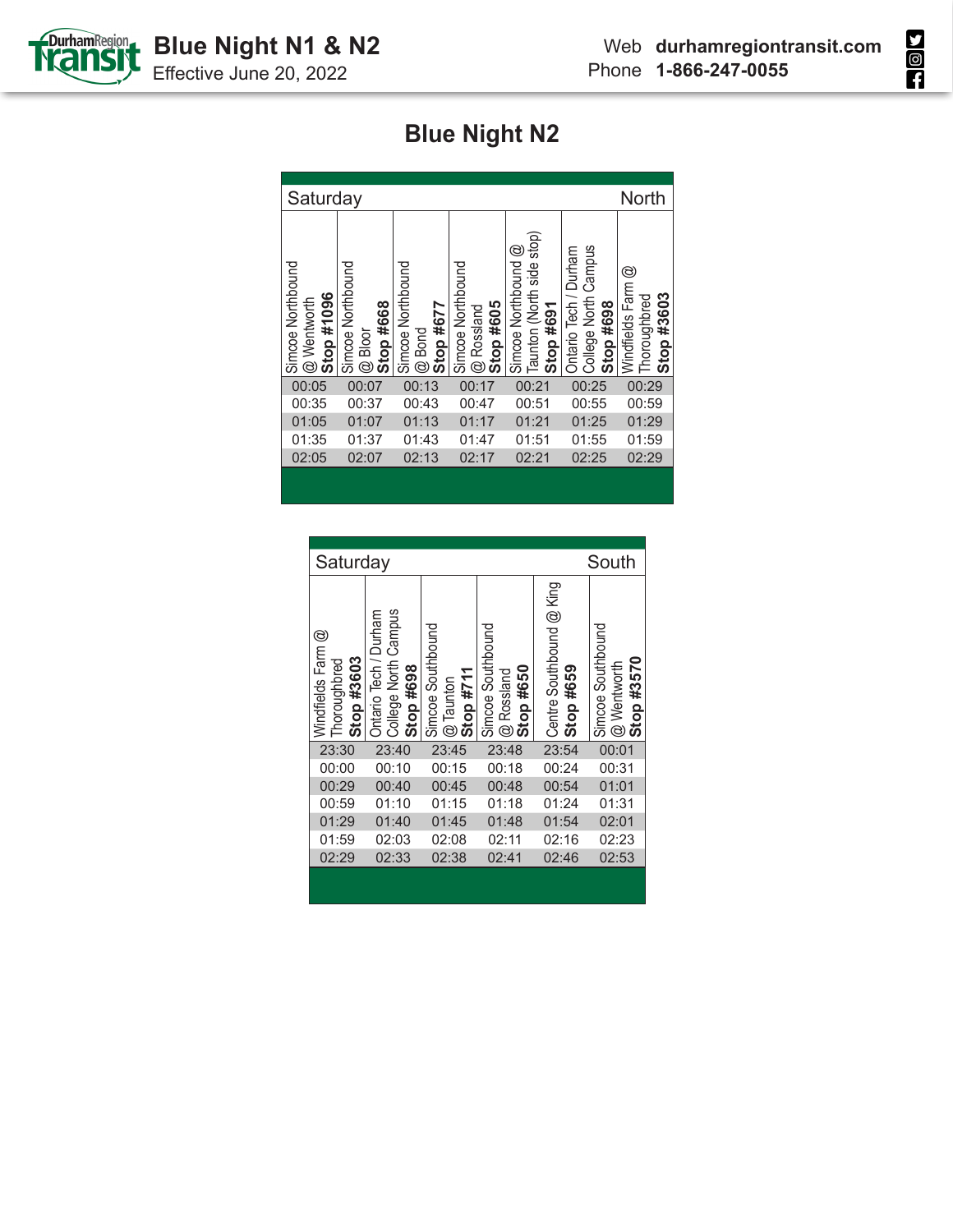

Effective June 20, 2022

| Sunday                             |                                              |                                                                            |                                                     |                                                                                  |                                                            |                                                          |                                                                 | East                             |
|------------------------------------|----------------------------------------------|----------------------------------------------------------------------------|-----------------------------------------------------|----------------------------------------------------------------------------------|------------------------------------------------------------|----------------------------------------------------------|-----------------------------------------------------------------|----------------------------------|
| Centennial Circle<br>#3589<br>Stop | Kingston Eastbound<br>Stop #1779<br>@ Whites | Eastbound<br><b>Brock Road</b><br>Stop #1789<br>Kingston<br>$\circledcirc$ | Kingston Eastbound<br>#93254<br>Salem<br>Stop<br>G) | <b>Dundas Eastbound</b><br><b>Brock Street</b><br>#425<br>Stop<br>$\circledcirc$ | <b>Dundas Eastbound</b><br>Stop #451<br>Thickson<br>.<br>ල | Simcoe Northbound<br>Stop #677<br>Bond<br>$\circledcirc$ | Simcoe Northbound<br>#605<br>Rossland<br>Stop<br>$\circledcirc$ | Harmony Terminal<br>#812<br>Stop |
| 02:45                              | 03:02                                        | 03:08                                                                      | 03:16                                               | 03:26                                                                            | 03:29                                                      | 03:40                                                    | 03:44                                                           | 03:53                            |
| 03:15                              | 03:32                                        | 03:38                                                                      | 03:46                                               | 03:56                                                                            | 03:59                                                      | 04:10                                                    | 04:14                                                           | 04:23                            |
| 03:45                              | 04:02                                        | 04:08                                                                      | 04:16                                               | 04:26                                                                            | 04:29                                                      | 04:40                                                    | 04:44                                                           | 04:53                            |
| 04:15                              | 04:32                                        | 04:38                                                                      | 04:46                                               | 04:56                                                                            | 04:59                                                      | 05:10                                                    | 05:14                                                           | 05:23                            |
|                                    | See PULSE 900, PULSE                         |                                                                            |                                                     |                                                                                  |                                                            |                                                          | 901, and Route 915 schedules for daytime service                |                                  |
| 23:15                              | 23:32                                        | 23:38                                                                      | 23:46                                               | 23:56                                                                            | 23:59                                                      | 00:10                                                    | 00:14                                                           | 00:23                            |
| 23:45                              | 00:02                                        | 00:08                                                                      | 00:16                                               | 00:26                                                                            | 00:29                                                      | 00:40                                                    | 00:44                                                           | 00:53                            |
| 00:15                              | 00:32                                        | 00:38                                                                      | 00:46                                               | 00:56                                                                            | 00:59                                                      | 01:10                                                    | 01:14                                                           | 01:23                            |
| 00:45                              | 01:02                                        | 01:08                                                                      | 01:16                                               | 01:26                                                                            | 01:29                                                      | 01:40                                                    | 01:44                                                           | 01:53                            |
| 01:15                              | 01:32                                        | 01:38                                                                      | 01:46                                               | 01:56                                                                            | 01:59                                                      | 02:10                                                    | 02:14                                                           | 02:23                            |
| 01:45                              | 02:02                                        | 02:08                                                                      | 02:16                                               | 02:26                                                                            | 02:29                                                      | 02:40                                                    | 02:44                                                           | 02:53                            |
| 02:15                              | 02:32                                        | 02:38                                                                      | 02:46                                               | 02:56                                                                            | 02:59                                                      | 03:10                                                    | 03:14                                                           | 03:23                            |
|                                    |                                              |                                                                            |                                                     |                                                                                  |                                                            |                                                          |                                                                 |                                  |

| Sunday                        |                                                                |                                             |                                             |                                                 |                                                             |                                                  |                                                              | West                            |
|-------------------------------|----------------------------------------------------------------|---------------------------------------------|---------------------------------------------|-------------------------------------------------|-------------------------------------------------------------|--------------------------------------------------|--------------------------------------------------------------|---------------------------------|
| Harmony Terminal<br>Stop #812 | Simcoe Southbound<br>Stop $#650$<br>Rossland<br>$^{\circledR}$ | Simcoe<br>Bond Westbound @<br>#1165<br>Stop | Dundas Westbound<br>Stop #388<br>@ Thickson | Dundas Westbound<br>@ Brock Street<br>Stop #398 | Kingston Westbound<br>Stop #1591<br>Salem<br>$^{\circledR}$ | Kingston Westbound<br>@ Brock Road<br>Stop #1604 | Kingston Westbound<br>#1742<br>@ Whites<br>Stop <sub>i</sub> | Centennial Circle<br>Stop #3589 |
| 03:00                         | 03:08                                                          | 03:17                                       | 03:25                                       | 03:30                                           | 03:40                                                       | 03:47                                            | 03:54                                                        | 04:07                           |
| 03:30                         | 03:38                                                          | 03:47                                       | 03:55                                       | 04:00                                           | 04:10                                                       | 04:17                                            | 04:24                                                        | 04:37                           |
| 04:00                         | 04:08                                                          | 04:17                                       | 04:25                                       | 04:30                                           | 04:40                                                       | 04:47                                            | 04:54                                                        | 05:07                           |
| 04:30                         | 04:38                                                          | 04:47                                       | 04:55                                       | 05:00                                           | 05:10                                                       | 05:17                                            | 05:24                                                        | 05:37                           |
| See                           | PULSE 900, PULSE                                               |                                             |                                             |                                                 |                                                             |                                                  | 901, and Route 915 schedules for daytime service             |                                 |
| 23:00                         | 23:08                                                          | 23:17                                       | 23:25                                       | 23:30                                           | 23:40                                                       | 23:47                                            | 23:54                                                        | 00:07                           |
| 23:30                         | 23:38                                                          | 23:47                                       | 23:55                                       | 00:00                                           | 00:10                                                       | 00:17                                            | 00:24                                                        | 00:37                           |
| 00:00                         | 00:08                                                          | 00:17                                       | 00:25                                       | 00:30                                           | 00:40                                                       | 00:47                                            | 00:54                                                        | 01:07                           |
| 00:30                         | 00:38                                                          | 00:47                                       | 00:55                                       | 01:00                                           | 01:10                                                       | 01:17                                            | 01:24                                                        | 01:37                           |
| 01:00                         | 01:08                                                          | 01:17                                       | 01:25                                       | 01:30                                           | 01:40                                                       | 01:47                                            | 01:54                                                        | 02:07                           |
| 01:30                         | 01:38                                                          | 01:47                                       | 01:55                                       | 02:00                                           | 02:10                                                       | 02:17                                            | 02:24                                                        | 02:37                           |
| 02:00                         | 02:08                                                          | 02:17                                       | 02:25                                       | 02:30                                           | 02:40                                                       | 02:47                                            | 02:54                                                        | 03:07                           |
| 02:30                         | 02:38                                                          | 02:47                                       | 02:55                                       | 03:00                                           | 03:10                                                       | 03:17                                            | 03:24                                                        | 03:37                           |
|                               |                                                                |                                             |                                             |                                                 |                                                             |                                                  |                                                              |                                 |